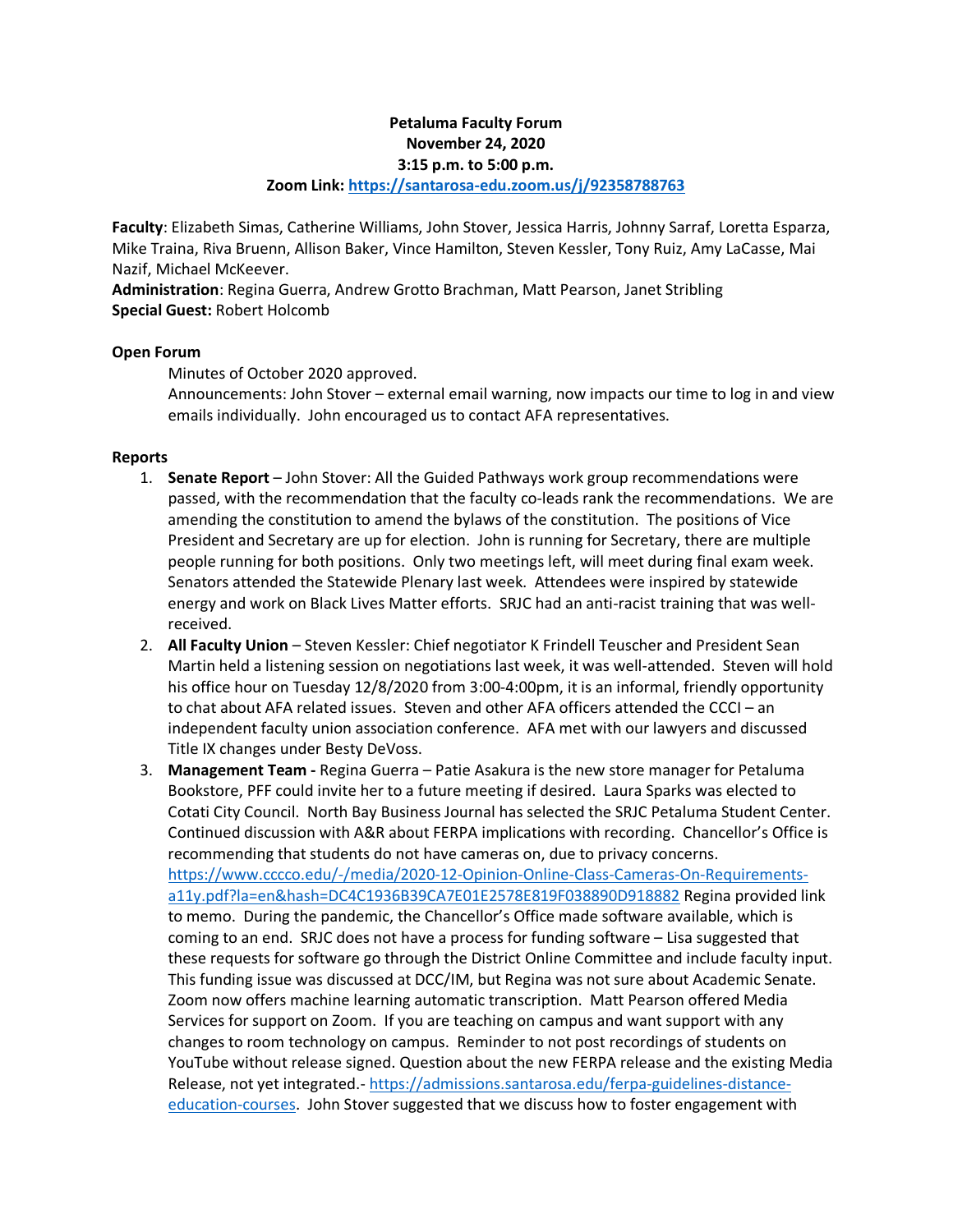students with this CCCCO directive to not have students on screen – request for retreat discussion. Topic "How to Engage Black Boxes". Matt clarified without permission forms signed, you can only share recording with the class.

4. **Chair Report Simas** – Elizabeth Simas: Appreciated Robert Holcomb for attending today. Libby did not report at the last Academic Senate meeting due to their lengthy agenda and no new news from PFF. Libby will report out on chair election at next Academic Senate. If you are interested in serving on PFF Steering Committee, let Libby know. Friday February 5<sup>th</sup> is the tentative date for the spring retreat. Request for retreat topics. Process for election: only faculty can vote, all non-faculty will go into a waiting room; the poll is anonymous.

### **ACTION**

1. **Election for New PFF Chair** (Spring 2021-Fall 2023) – Johnny Sarraf and Matthew Martin volunteered, 19 people voted (15 in-person, 4 by proxy), Matthew elected with great appreciation noted for Johnny's interest.

### **DISCUSSION**

- 1. **Lanzamiento (HSI Grant) Information** Dean Robert Holcomb SRJC became an HSI in 2014, when at least 25% of credit enrolled students identified as Latinx, now up to 35%. We were awarded META4 grant, we implemented MiCasa. This new Title V HSI grant is for 5 years, until 2024. Lanzamiento means "launch". Grant goals: increase access, improve success, promote completion. Strategy 1 – comprehensive onboarding initiative, including dual enrollment, mental health. Strategy 2 – enhanced curricular pathways, HSI designated course sections from different disciplines, faculty members can opt in to cross-discipline exploration, decolonizing curriculum to more asset-based exploration of disciplines, with professional development community of practice for faculty, Strategy 3 – embedded resources, Student Success Coaches, tutors, PALS, and competency workshops. Strategy 4 – comprehensive transfer and completion, transfer workshops, university tours. Measurable Goals – by year 5 we hope to increase transfer level English completion in first year, increase course completion rates, increase transfer completion rate (all equity gaps). Budgets are up and running, currently hiring, forming an implementation team, forming a steering committee, and will begin regular meetings soon. Welcome faculty participation. Question: how might other courses get PALS. Per Robert, PALS funded by SEA block grant, about \$125K per year, focus has been on serving English and Math to meet AB705 and about \$28K that goes to Career Education classes, such as Journalism. This HSI grant will add \$80K per year to PALS, will add other opportunities. Question about Petaluma specific implementation – Robert said that Loretta E. will be involved, Samantha will be involved as the Counselor, Mike Traina has expressed an interest in involving the Cinema Series, John expressed an interest in participating. Robert said course listings would happen this fall. Catherine mentioned Petaluma's interest in integrating the Student Success Coaches with tutors and Pals as well as using grant to support our Dialogue Across Disciplines work.
- 2. **Embedding Student Success Coaches in Classes** Matthew Martin and Andrew Grotto Bachman, all students are partnered with a coach on day 1, listed in syllabus, with the goal of normalizing the use of Student Success Coaches for students, especially ENGL 50 students. Students wrote a welcome letter that included their history as students, what worked for them/didn't, what their goals were, where they have been successful in the past, and check boxes of services that coaches provide that the students can indicate their interest in – students turned this into Matthew and their coach. The first form help set the relationship with the coach, the coaches then texted and called the students, and the coaches had a high response rate. About 8 students were assigned to each coach. In the past it has felt punitive to walk a student over to